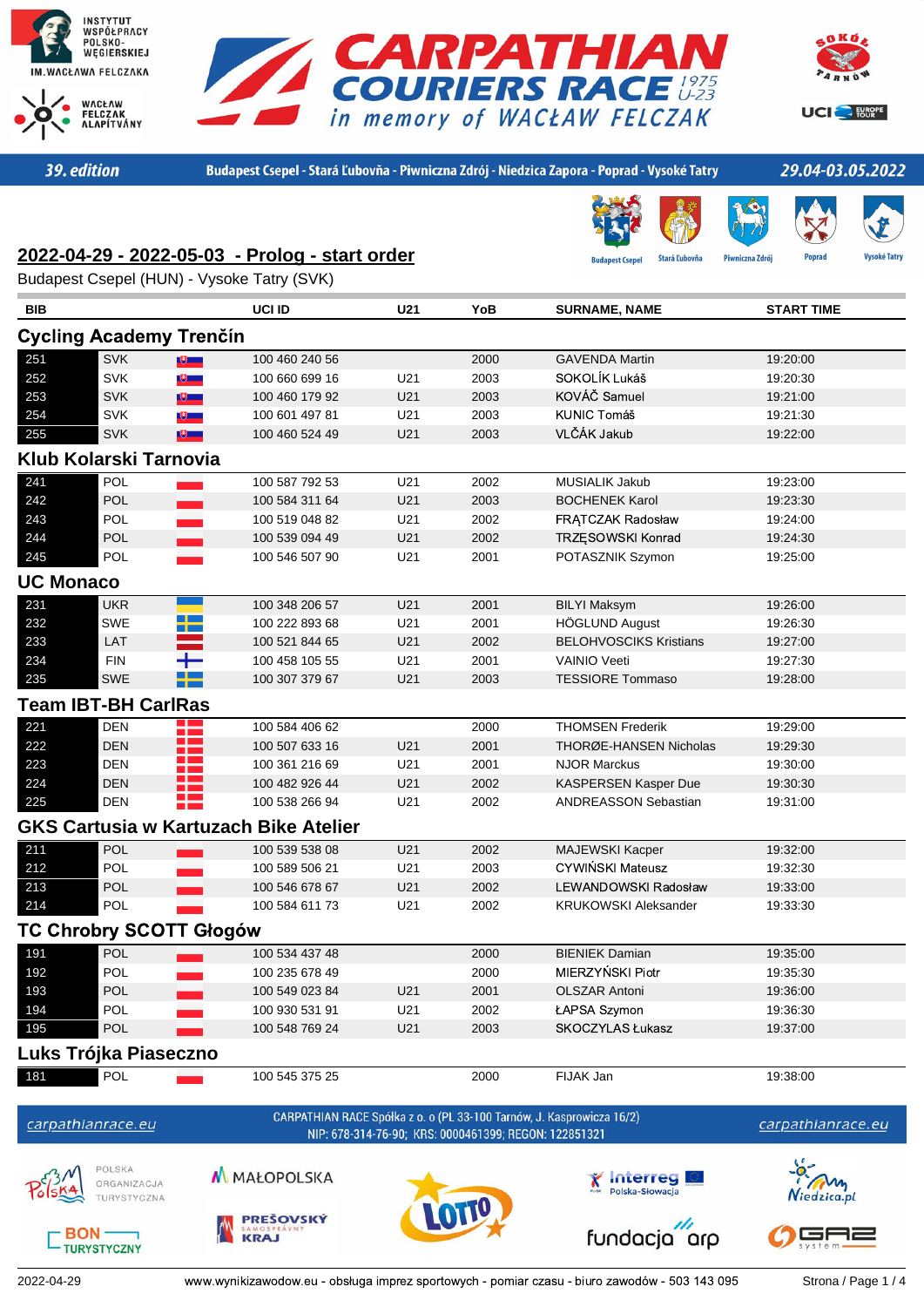





UCI<sup>C</sup>- FORCPE

39. edition

Budapest Csepel - Stará Ľubovňa - Piwniczna Zdrój - Niedzica Zapora - Poprad - Vysoké Tatry

### 29.04-03.05.2022

**Popra** 

# **2022-04-29 - 2022-05-03 - Prolog - start order**

est Csei **Stará Ľubovňa** Piwniczna Zdrój



| Budapest Csepel (HUN) - Vysoke Tatry (SVK) |  |  |  |  |  |
|--------------------------------------------|--|--|--|--|--|
|--------------------------------------------|--|--|--|--|--|

| <b>BIB</b> |                                         | UCI ID         | U21             | YoB  | <b>SURNAME, NAME</b>      | <b>START TIME</b> |
|------------|-----------------------------------------|----------------|-----------------|------|---------------------------|-------------------|
| 183        | POL                                     | 100 550 805 23 |                 | 2000 | <b>RAJTAK Mateusz</b>     | 19:38:30          |
| 184        | POL                                     | 100 552 097 54 | U21             | 2003 | KOWALCZYK Adrian          | 19:39:00          |
| 185        | <b>UKR</b>                              | 100 907 171 11 | U21             | 2003 | <b>SHCHERBAN Yurii</b>    | 19:39:30          |
|            | <b>Jegg-DJR Academy</b>                 |                |                 |      |                           |                   |
| 171        | <b>NED</b>                              | 100 230 938 62 | U21             | 2001 | VAN DEN BROEK Frank       | 19:41:00          |
| 172        | <b>NED</b>                              | 100 987 430 51 | U21             | 2003 | DE JONG Nino              | 19:41:30          |
| 173        | <b>NED</b>                              | 100 232 346 15 | U21             | 2002 | <b>MAAS Marijn</b>        | 19:42:00          |
| 174        | <b>NED</b>                              | 100 231 120 50 | U21             | 2002 | <b>PIJNENBURG Sven</b>    | 19:42:30          |
| 175        | <b>NED</b>                              | 100 227 219 29 | U21             | 2001 | RASENBERG Martijn         | 19:43:00          |
|            | <b>KS Pogoń Mostostal Puławy</b>        |                |                 |      |                           |                   |
| 161        | <b>POL</b>                              | 100 551 255 85 | U21             | 2002 | SEDZIELEWSKI Michał       | 19:44:00          |
| 162        | POL                                     | 100 592 411 16 | U21             | 2003 | <b>MACIEJUK Kacper</b>    | 19:44:30          |
| 163        | POL                                     | 100 550 984 08 |                 | 2000 | ZAREBSKI Marcin           | 19:45:00          |
| 165        | POL                                     | 100 922 714 34 | U21             | 2002 | ŻUREK Jakub               | 19:45:30          |
|            | <b>Sensa Cycling Team</b>               |                |                 |      |                           |                   |
| 141        | <b>NED</b>                              | 100 228 487 36 |                 | 2000 | <b>DEELSTRA Huub</b>      | 19:47:00          |
| 143        | <b>NED</b>                              | 100 227 943 74 |                 | 2000 | <b>TEN BOSKE Kars</b>     | 19:47:30          |
| 144        | NED                                     | 101 193 443 36 | U21             | 2003 | VAN DER VEEN Steyn        | 19:48:00          |
| 145        | <b>NED</b>                              | 100 483 836 81 |                 | 2000 | <b>STEMAN Jip</b>         | 19:48:30          |
| 146        | <b>NED</b>                              | 101 173 496 71 | U <sub>21</sub> | 2003 | <b>VAN HOORN Mart</b>     | 19:49:00          |
|            | <b>Premier Tech U23 Cycling Project</b> |                |                 |      |                           |                   |
| 131        | <b>FRA</b>                              | 100 713 818 76 | U21             | 2002 | <b>CARPENTIER Florian</b> | 19:50:00          |
| 132        | $\blacktriangleright$<br>CAN            | 100 598 118 00 | U21             | 2003 | <b>JULIEN Matisse</b>     | 19:50:30          |
| 133        | $\left  \cdot \right $<br>CAN           | 100 562 756 43 |                 | 2000 | <b>JUNEAU Francis</b>     | 19:51:00          |
| 134        | $\blacktriangleright$<br>CAN            | 100 527 705 09 |                 | 2000 | <b>MILES Carson</b>       | 19:51:30          |
| 135        | $\blacktriangleright$<br>CAN            | 100 598 981 87 | U21             | 2001 | <b>RIVARD Nicolas</b>     | 19:52:00          |
|            | <b>Cycling Team Kranj</b>               |                |                 |      |                           |                   |
| 121        | <b>SLO</b>                              | 100 176 156 85 | U21             | 2002 | ZIHERL Luka               | 19:53:00          |
| 122        | <b>SLO</b><br>$\bullet$                 | 101 115 190 62 | U21             | 2002 | VOVK Jaka                 | 19:53:30          |
| 123        | <b>SLO</b>                              | 100 175 806 26 | U21             | 2003 | <b>JEROMEL Vid</b>        | 19:54:00          |
| 124        | <b>SRB</b>                              | 100 550 976 00 | U21             | 2003 | <b>TURKULOV Luka</b>      | 19:54:30          |
| 125        | <b>SLO</b>                              | 101 067 631 33 | U21             | 2003 | ČERNE Andrej              | 19:55:00          |
|            | <b>HRE Mazowsze Serce Polski</b>        |                |                 |      |                           |                   |
| 111        | POL                                     | 100 562 665 49 | U21             | 2003 | <b>GIERYK Kacper</b>      | 19:56:00          |
| 113        | POL                                     | 100 830 732 08 | U21             | 2003 | RADOSZ Maksymilian        | 19:56:30          |
| 114        | POL                                     | 100 593 973 26 | U21             | 2002 | OŚKO Miłosz               | 19:57:00          |
| 115        | <b>POL</b>                              | 100 593 891 41 | U21             | 2003 | POMORSKI Michał           | 19:57:30          |

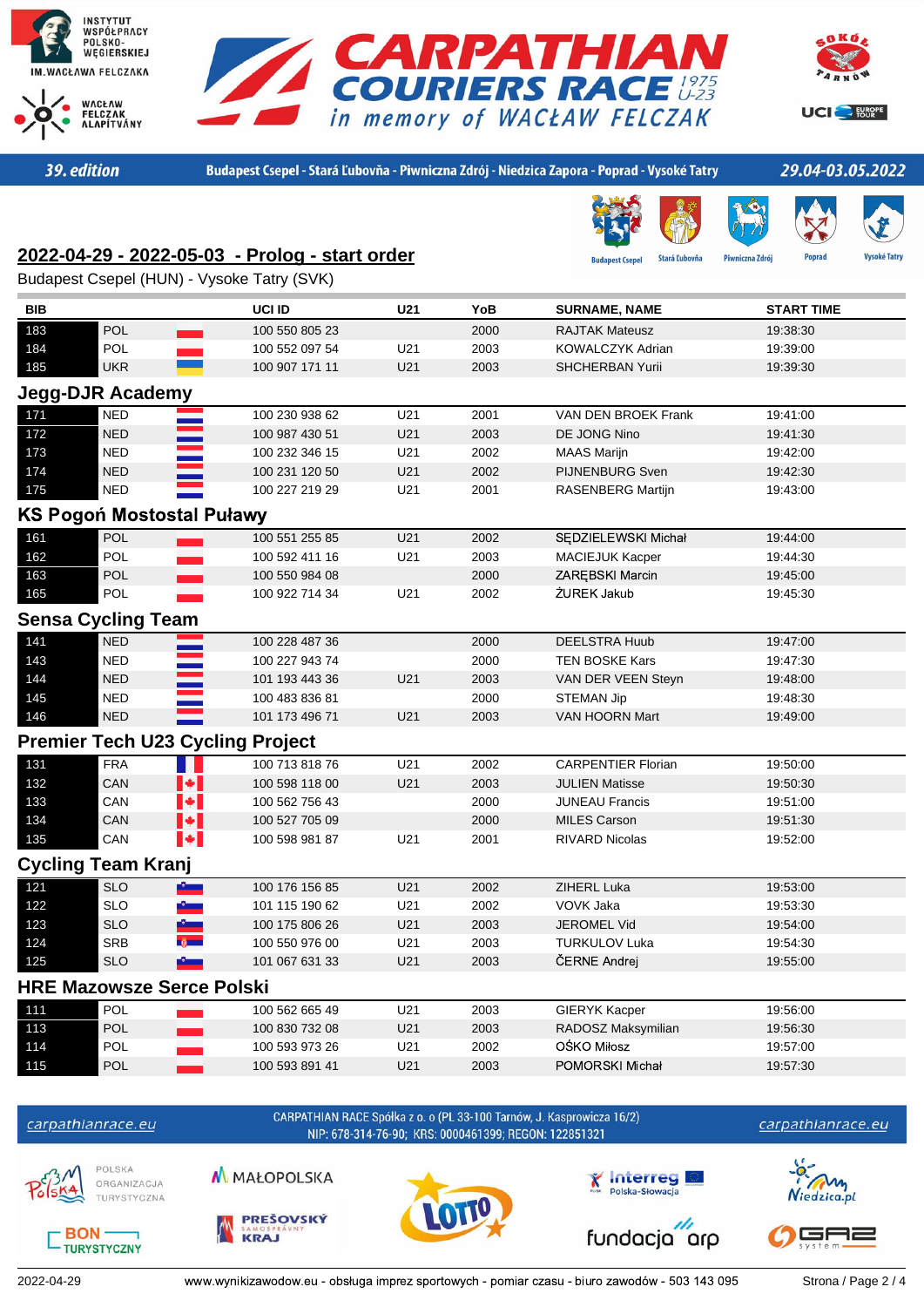





UCI<sup>C</sup>- FORCPE

39. edition

Budapest Csepel - Stará Ľubovňa - Piwniczna Zdrój - Niedzica Zapora - Poprad - Vysoké Tatry

est Cse

**Stará Ľubovňa** 

Piwniczna Zdrój

### 29.04-03.05.2022

**Popra** 

# **2022-04-29 - 2022-05-03 - Prolog - start order**

Budapest Csepel (HUN) - Vysoke Tatry (SVK)

| <b>BIB</b> |                                      | UCI ID         | U21             | YoB  | <b>SURNAME, NAME</b>          | <b>START TIME</b> |
|------------|--------------------------------------|----------------|-----------------|------|-------------------------------|-------------------|
|            | <b>Cycling Team Friuli ASD</b>       |                |                 |      |                               |                   |
| 101        | <b>ITA</b>                           | 100 300 238 07 | U21             | 2001 | <b>BURATTI Nicolo</b>         | 19:59:00          |
| 102        | <b>ITA</b>                           | 100 301 205 04 | U21             | 2001 | <b>DEBIASI Andrea</b>         | 19:59:30          |
| 103        | <b>ITA</b>                           | 100 319 677 46 | U21             | 2002 | DE CASSAN Davide              | 20:00:00          |
| 104        | CRO                                  | 100 284 056 24 | U21             | 2002 | MIHOLJEVIC Fran               | 20:00:30          |
| 105        | XK<br>GBR                            | 100 642 724 83 | U21             | 2002 | <b>STOCKWELL Oliver</b>       | 20:01:00          |
|            | <b>ATT Investments</b>               |                |                 |      |                               |                   |
| 91         | <b>GER</b>                           | 100 362 083 63 |                 | 2000 | <b>HEMING Mika</b>            | 20:02:00          |
| 92         | CZE                                  | 100 008 326 65 | U21             | 2001 | <b>CAMRDA Karel</b>           | 20:02:30          |
| 93         | CZE                                  | 100 235 673 44 |                 | 2000 | KAŠPAR Jan                    | 20:03:00          |
| 94         | CZE                                  | 100 472 249 37 | U21             | 2003 | STRÁNSKÝ Matěj                | 20:03:30          |
| 95         | CZE<br>Þ                             | 100 235 618 86 |                 | 2000 | <b>ROTTER Michal</b>          | 20:04:00          |
|            | <b>Team Novo Nordisk Development</b> |                |                 |      |                               |                   |
| 81         | XK<br><b>GBR</b>                     | 100 238 947 20 |                 | 2000 | <b>SMITH Nathan</b>           | 20:05:00          |
| 82         | <b>FRA</b>                           | 100 695 513 07 | U21             | 2003 | <b>WATTELLE Celestin</b>      | 20:05:30          |
| 83         | <b>BEL</b>                           | 100 649 439 08 | U21             | 2001 | <b>CEURENS Robbe</b>          | 20:06:00          |
| 84         | XK<br><b>GBR</b>                     | 100 237 100 16 | U21             | 2001 | <b>EVANS Louis</b>            | 20:06:30          |
| 85         | <b>BEL</b>                           | 100 883 413 18 | U21             | 2002 | <b>GODTS Kobe</b>             | 20:07:00          |
|            | <b>Bardiani CSF Faizane</b>          |                |                 |      |                               |                   |
| 71         | <b>ITA</b>                           | 100 299 321 60 |                 | 2000 | <b>MARCELLUSI Martin</b>      | 20:08:00          |
| $72\,$     | <b>ITA</b>                           | 100 301 021 14 | U21             | 2001 | <b>MARTINELLI Alessio</b>     | 20:08:30          |
| 73         | <b>ITA</b>                           | 100 743 083 47 | U21             | 2001 | <b>NIERI Alessio</b>          | 20:09:00          |
| 74         | <b>ITA</b>                           | 100 308 599 26 | U21             | 2003 | PELLIZZARI Giulio             | 20:09:30          |
| 75         | <b>ITA</b>                           | 100 292 623 55 | U21             | 2003 | PINARELLO Alessandro          | 20:10:00          |
|            | <b>Austria National Team</b>         |                |                 |      |                               |                   |
| 51         | <b>AUT</b>                           | 100 350 257 71 | U21             | 2003 | <b>HAJEK Alexander</b>        | 20:11:00          |
| 52         | <b>AUT</b>                           | 100 350 283 00 | U21             | 2002 | <b>HOFBAUER Philipp</b>       | 20:11:30          |
| 53         | AUT                                  | 100 350 849 81 |                 | 2000 | <b>MESSNER Martin</b>         | 20:12:00          |
| 54         | AUT                                  | 101 080 884 94 | U21             | 2003 | <b>PUTZ Sebastian</b>         | 20:12:30          |
| 55         | AUT                                  | 100 350 225 39 | U21             | 2001 | <b>SCHMIDBAUER Maximilian</b> | 20:13:00          |
|            | <b>Czech National Team</b>           |                |                 |      |                               |                   |
| 41         | CZE                                  | 100 653 216 02 | U <sub>21</sub> | 2002 | <b>KOPELENT David</b>         | 20:14:00          |
| 42         | CZE                                  | 100 599 317 35 | U21             | 2003 | ŠIROKÝ Štěpán                 | 20:14:30          |
| 43         | CZE                                  | 100 480 066 94 |                 | 2000 | KMÍNEK Vojtěch                | 20:15:00          |
| 44         | <b>CZE</b>                           | 100 473 094 09 | U21             | 2001 | KŘENEK Adam                   | 20:15:30          |
| 45         | <b>CZE</b>                           | 100 473 733 66 | U21             | 2001 | <b>VOLTR Martin</b>           | 20:16:00          |